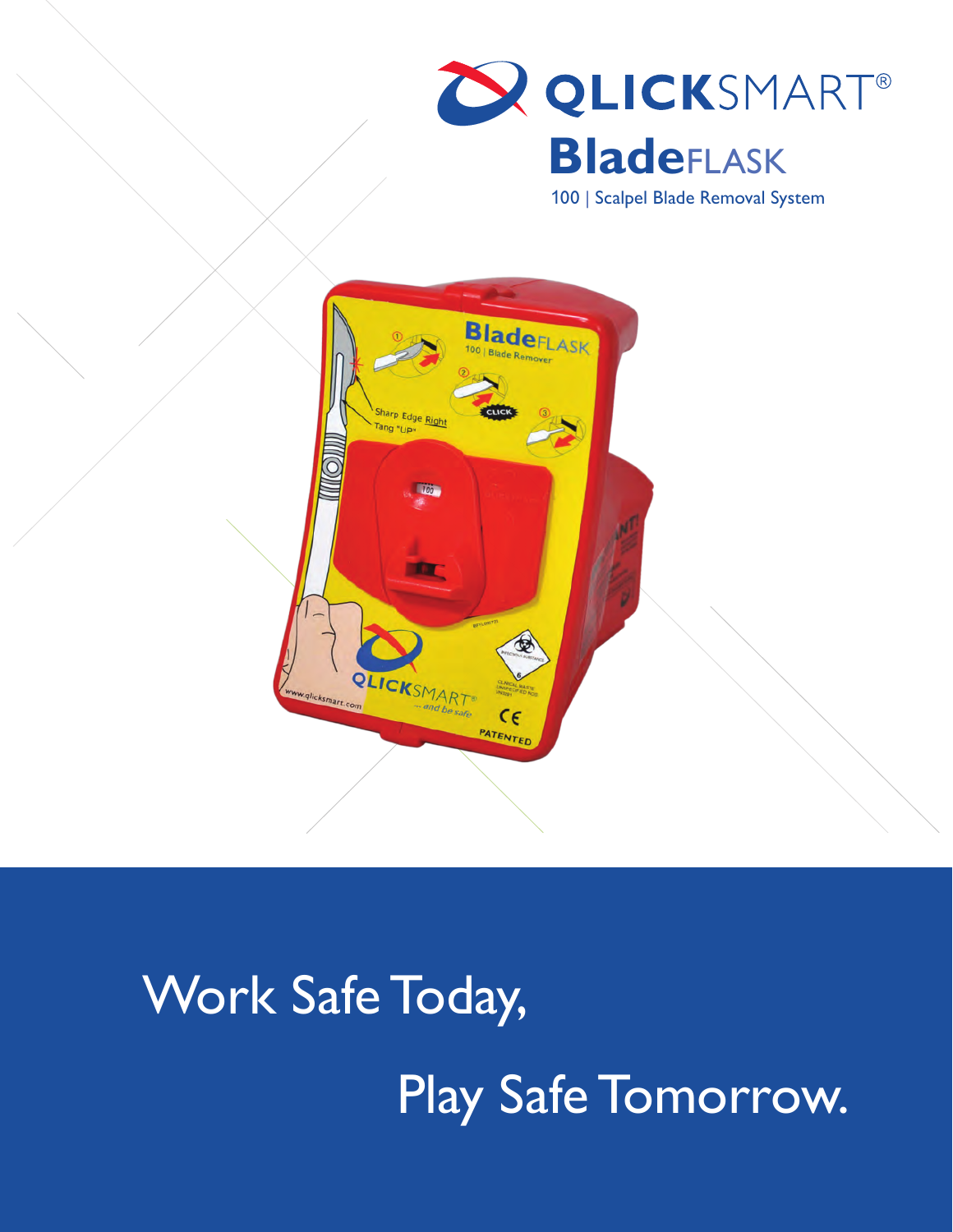### ▲ The forgotten sharps injury

Scalpel injuries are 200 times more likely to occur than needlestick injuries. They are particularly common in surgical settings. Regrettably, many users and clinical administrators have underestimated the likelihood of these injuries.

Scalpel cuts can happen to anyone, including you, no matter how experienced you are in handling scalpels. These cuts can result in infections, blood-borne diseases and psychological distress. Other serious injuries could require microsurgery to repair digital arteries, nerves and tendons.

Many such scalpel injuries can be prevented using the Qlicksmart BladeFLASK, the world's pioneering single-handed blade remover.



#### ▲ The award-winning blade remover



The Qlicksmart BladeFLASKs have safely removed over 70 million contaminated scalpel blades, and prevented up to 150,000 injuries around the world.



BladeFLASK is simple to use with a quick "push, click, and pull" action to remove and contain used scalpel blades.



This easy-to-use solution provides a lower cost alternative to safety scalpels.



Used together with a hands-free passing technique, the BladeFLASK can prevent up to 5 times more injuries than a safety scalpel.



BladeFLASK allows all scalpel blade users to maintain their preferences for the standard metal handles.



BladeFLASK has won multiple awards, which demonstrate its practicality and effectiveness in reducing scalpel injuries.

*Workplace safety is the right of all healthcare workers, and the responsibility of all employers. Use the Qlicksmart BladeFLASK and be safe.* 



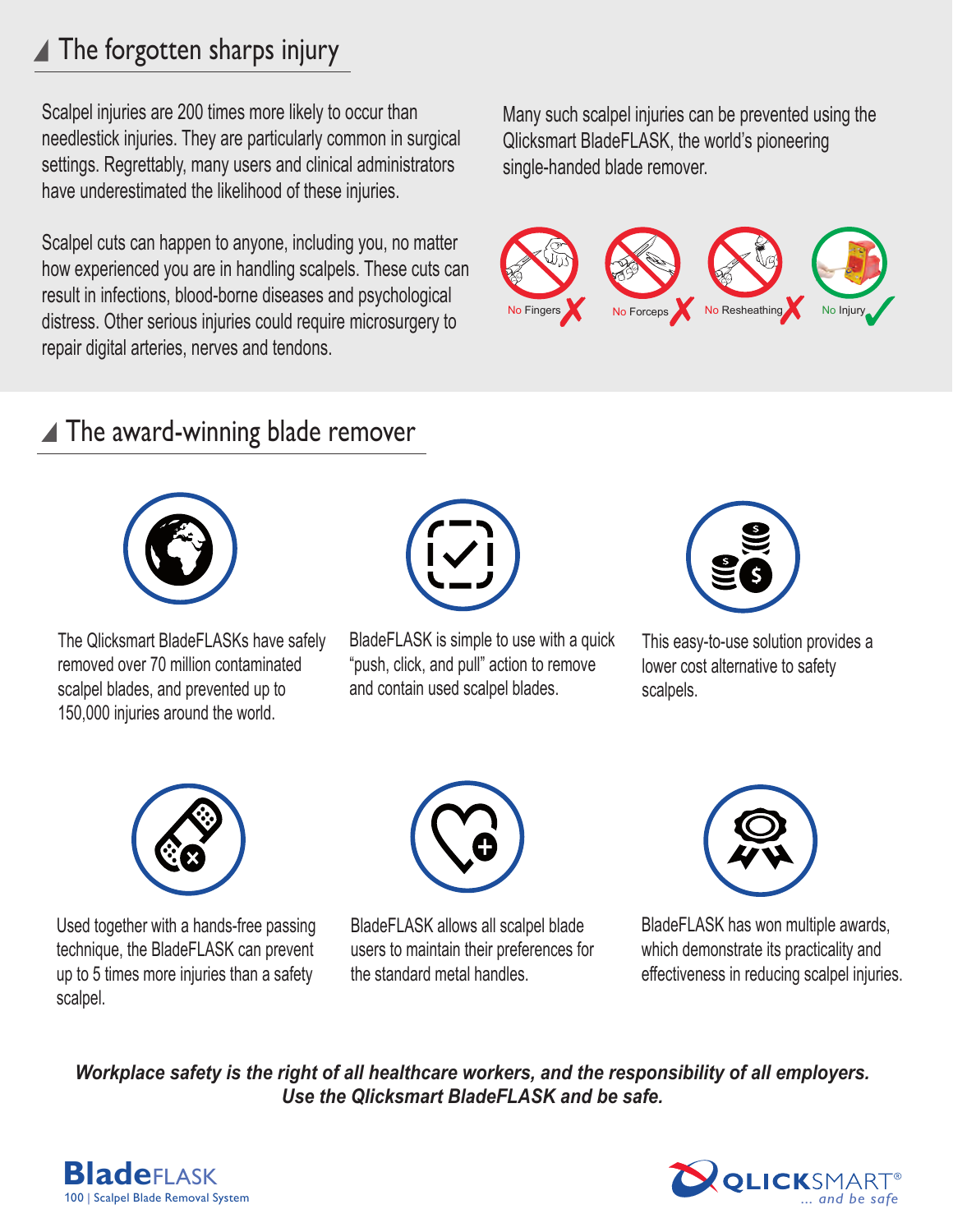### Specifications

| Colour versions                        | Red - for USA<br>Yellow - for all other countries                                                                                  |
|----------------------------------------|------------------------------------------------------------------------------------------------------------------------------------|
| Product code                           | <b>OFRGEN</b> - red version<br><b>QFYGEN</b> - yellow version                                                                      |
| <b>GMDN</b> code                       | 46235                                                                                                                              |
| <b>Blade capacity</b>                  | 100 blades - the BladeFLASK shuts off automatically when<br>maximum capacity is reached.                                           |
| <b>Compatible Blades</b><br>& Handles* | Handles: #3, 3L, 4, 4L, 5, 7, 9, Lawton long handle.<br>Blades: #10, 10a, 11, 12, 13, etc. up to and including #25a,<br>27 and 36. |
| Incompatible<br>Blades & Handles       | Baron handle, Beaver handle, Disposable handles                                                                                    |
| Size (per unit)                        | Length 11cm, Width 9cm, Height 14cm                                                                                                |
| Weight (per unit)                      | Approximately 250g                                                                                                                 |
| Accessories                            | Mounting Bracket - the bracket holds the BladeFLASK in place<br>to allow single-handed removal of scalpel blades.                  |

|  |  |  |  | * Some brands may not work with Qlicksmart's BladeFLASK |
|--|--|--|--|---------------------------------------------------------|
|  |  |  |  |                                                         |

**PARTS**

THE RIGHT.

THIS PART IS CALLED THE TANG AND MUST FACE **UP.**

LANDING PAD

INDICATOR

#### A How to use BladeFLASK

| Material        | Body: Acrylonitrile butadiene styrene (ABS)<br>Inner mechanism: Polyacetal (POM)                                                                                                                                                            |  |  |  |  |
|-----------------|---------------------------------------------------------------------------------------------------------------------------------------------------------------------------------------------------------------------------------------------|--|--|--|--|
| Latex           | No                                                                                                                                                                                                                                          |  |  |  |  |
| <b>DFHP</b>     | No                                                                                                                                                                                                                                          |  |  |  |  |
| <b>Sterile</b>  | No                                                                                                                                                                                                                                          |  |  |  |  |
| Re-usable       | Multi-use - Each unit removes 100 blades before disposal                                                                                                                                                                                    |  |  |  |  |
| Disposal method | The infectious substance logo on the front label and<br>the correct sharps container colour of the unit allow it<br>to be disposed of as medical waste. Please follow your<br>establishment's procedures for the disposal of medical waste. |  |  |  |  |
| Regulatory      | Australia - Listed under TGA ARTG NO: 146821                                                                                                                                                                                                |  |  |  |  |
| information     | USA - FDA 510(K) premarket approved #K983367 as a<br>sharps container                                                                                                                                                                       |  |  |  |  |
|                 | Europe - Class I medical device under Council Directive<br>93/42/EEC and CE marked                                                                                                                                                          |  |  |  |  |

**BladeFLASK** 100 | Scalpel Blade Removal System



**OF YOUR BLADEFLASK:** SHARP EDGE FACES TO **BladeFLASK**  $G_{\overline{\omega}}$ *... and be safe* MOUNTING **BRACKET** 

## BFB160505A3US BFB160505A3US